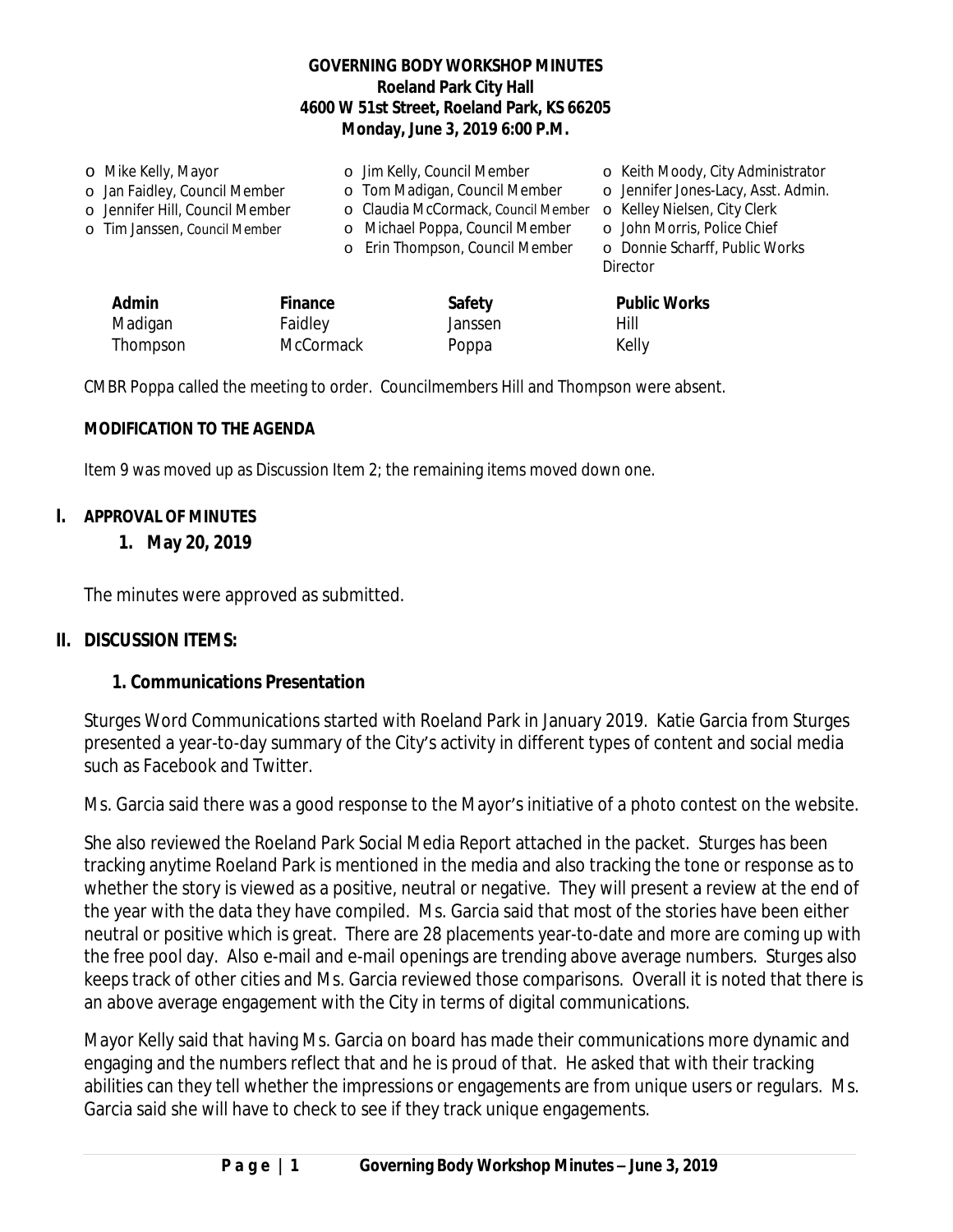CMBR Madigan asked whether they are giving the media, *The Star* and TV stations a news release or are they picking up things. Ms. Garcia said they are actively giving them news that they believe will be picked up. They do aim to send out one to two media releases per month.

CMBR Faidley asked if the *Shawnee Mission Post* reporter has had her baby. CMBR Poppa said the reporter's name is Holly and she has had her baby. Katie said in the meantime someone else from the *Shawnee Mission Post* will continue to cover Roeland Park.

# **2. Discuss Mowing in the Right-of-Way on Neosho**

# *Public Comment*

**Traci Edwards** (5250 Neosho) Ms. Edwards said there is a large area at the end of her yard that contains two large gas lines and electrical boxes from KCP&L as well as a large segment taken by AT&T. She said that portion of her property has always been mowed by the City and just recently was told that they were supposed to mow it. Ms. Edwards said she has concerns with regard to safety issues and getting near the poles. She also provided some photographs to the Governing Body that were been included in the packet. Ms. Edwards added that AT&T was on site every single day last week. She also showed a picture of the AT&T boxes and one of the gas lines. The previous owner found paperwork believing that they sold the property back in 1983 and paid for the survey done for the land. Also included was a lawyer's letter that shows it was filed with the Register of Deeds that it was purchased by Southwestern Bell now AT&T. She said it states on the contract an amount of money to the previous owners and does state that no one shall use it without prior written permission.

CMBR Poppa thanked Ms. Edwards for the documents and asked that they be included in the agenda packet.

Wade Holtkamp, City Codes Enforcement Officer said in April 2018, Public Works identified a couple properties that the City had been maintaining and after reviewing the code a determination was made that that property actually should have been maintained by the property owners in accordance with the code. The language states the property owner shall maintain and cut grass in excess of eight inches for front and side yards. He has contacted the owners of the property and communicated to them the City's determination of how the code is read and that this property is in front of the building line. It is agreed that it is a unique corner lot. It was also communicated to the City that AT&T would no longer mow the lot. The City has been mowing it for the past two years.

After speaking with former property owner and a service tech at AT&T, Mr. Holtkamp said that contracts were drawn up as a land use and the property was not transferred to AT&T. On Johnson County AIMS the property is taxed to the property owner and there is no link to AT&T. Outside the right-of-way the greenspace area goes up to the front of the house. Every house has a certain amount of right-of-way but this house has more right-of-way space than is typical.

Kansas Gas pieces of equipment are also in the right-of-way. Mr. Holtkamp spoke with a technician who indicated they had a contractor mow but the program was disbanded because of the budget. He did indicate that with the pieces of AT&T equipment they are out there frequently and it is a major hub for AT&T. He did say that is safe to mow around and cut, and that these areas, in his experience in other cities are maintained by the property owners.

There is also a second piece of property at 4940 Southridge that also has an area that is a corner lot with a large right-of-way and gas line equipment and similar questions.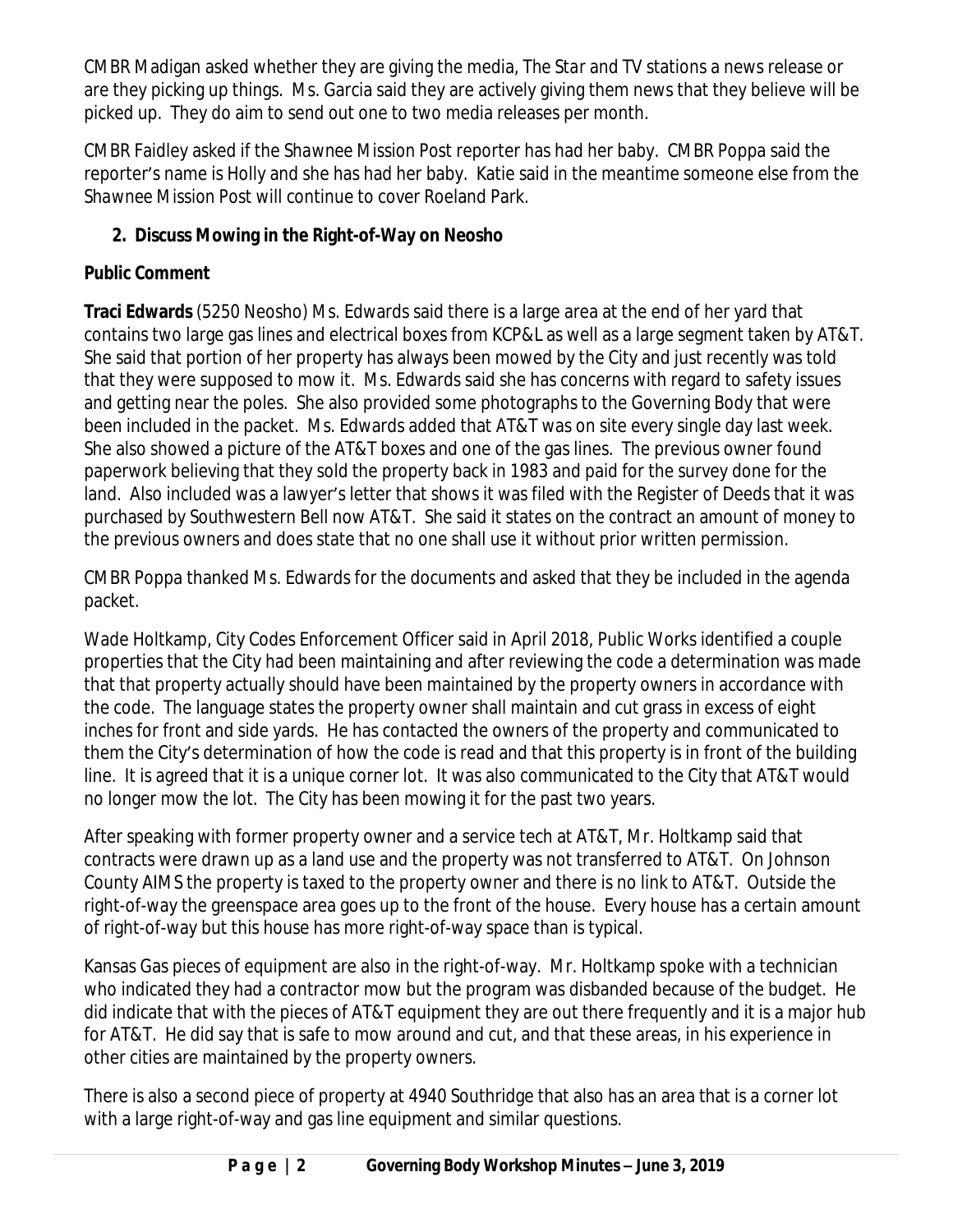CMBR Poppa asked for definitions of an easement and right-of-way. Mr. Holtkamp said an easement is normally ten feet from either side of the property and allows for a utility to come in and maintain their lines and to do any work. The easement gives the utility permission to go onto your line/property to do any type of maintenance or construction. An easement does not change land ownership.

CMBR Poppa said they need to determine whether they want to continue mowing these properties as a city or do they want to enforce the citations that have been issued to both the properties and for the property owners to maintain these pieces of land.

Mayor Kelly said he would like for the City attorney to look at if they do mow the private property what is the potential liability and what waiver would the landowners be willing to provide. He also noted on the easement with Southwestern Bell/AT&T that it provided for reasonable landscaping as directed by the grantor and whether or not there's an argument to be made to who should maintain the opinion. He said they need to have those conversations with the attorney.

Mayor Kelly also gave his opinion that based on such a small subsect of individuals and the fact that they have been providing a service to them and the hardship that has caused the residents, he believes it is an opportunity to spread goodwill for the City to maintain the property in the interim while they discuss with AT&T whether they should be maintaining the property. There will be an opportunity later this year in the comprehensive plan review to look at how this could affect other properties going forward.

CMBR McCormack said her first inclination is if they start making exemptions despite extenuating circumstances it might be far reaching. She also added that people look at their budget very closely and those little things could add up to something.

CMBR Kelly said that the City has been setting a precedent of mowing the past 20 years. He said the property where the utilities are placed is for the benefit of all the citizens not just these two property owners and as such they should not put the onus on the individuals to do all the maintaining. CMBR Kelly said they need to exempt the properties and take care of them until they get a legal opinion.

CMBR Madigan stated he agreed with the Mayor and CMBR Kelly. His concern is he does not want to see this situation happen again. It troubles him the previous Public Works director made the decision without contacting the Council first. He also said they need to look at all of the legalities.

CMBR Poppa said he does not want to set a precedent, but unfortunately they have done that for this property by mowing it for 20 years.

Mr. Holtkamp clarified that the Neosho property has been maintained by the City for the past 2 years and previously by Southwestern Bell/AT&T. The property at 4940 Southridge has been maintained by the City for 20-plus years.

This item will be forwarded as New Business on the City Council agenda for June 17th and they will ask for a determination from the City Attorney.

City Administrator Moody felt the best way to create a record of the City's position to make it more easily searchable in the future would be to pass a resolution which then becomes a part of the City's formal record. A resolution does not change the law. Staff can ask Mr. Mauer to draft language into the resolution that goes to the uniqueness of the properties being referred to.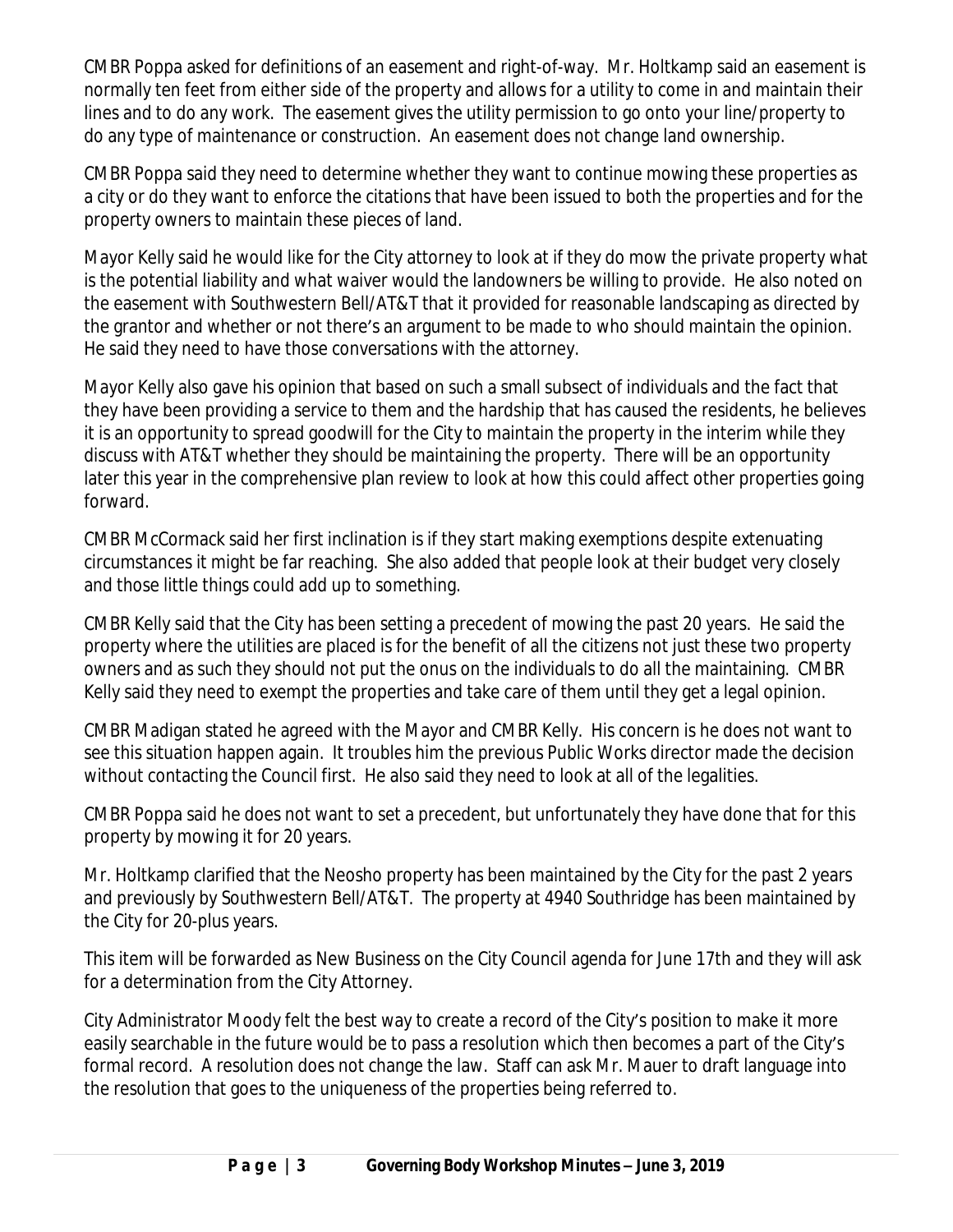CMBR Janssen asked if they interpret the easement as specific to the area around the vault or to what portion of land. Mr. Holtkamp gathered from the previous property that it was just around the vault. CMBR Janssen said if they press AT&T might do only around the vault and not entire piece of property.

Mayor Kelly noted there was a survey attached on the easement.

## **3. Continued Discussion Concerning Pool Improvements**

At a request from the Governing Body, Dave Schwartz from Water's Edge was asked to make a presentation on Layout #1 with the alternatives. He first handed out a survey to the Council to prioritize their choice of features. Mr. Schwartz broke down the features into two categories based on dollars, those over \$100,000 and then the smaller items less than \$100,000. He compiled that information and presented the results later in the meeting.

CMBR Poppa said for the record the large cost features over \$100,000 to be ranked include the family slide, tube slide, speed slide, lazy river, and a bridge over the bulkhead. The costs of those items are in the packet.

Secondly, the moderate cost items under \$100,000 include floatables and full night lighting.

From a previous Workshop the Governing Body decided that Layout 1 would be the focus and they would have a discussion on what improvements they want to add and how many. They would also be ranking the phasing options if that is the approach they chose. Mr. Schwartz included in the packet a phased approach starting with the base project.

Some of the changes to the Aquatics Center would be demolishing the vortex pool, the slides and the plunge pool. Shade structures are planned to be installed. Also planned is the removal of the wading pool and sand area and replacing that with a wet deck and play structure. They would like to add sprays into the zero depth area and also a bench with shade in the water area, a toddler slide, an ADA ramp and additional security lighting.

Mr. Schwartz provided details of the slides in his presentation that included images of the fully developed master plan, the cost of the plan, and the phased cost of the improvements. He added that construction would be a different fee structure and does not include design fees, bonding and insurance, etc.

CMBR McCormack asked how many lifeguards would be required for this master plan. Mr. Schwartz said 10-12 would be needed.

If phasing the project, it will require that designs account for future improvements to avoid interfering or redoing work that has already been completed.

CMBR Kelly asked if they have taken into account the grading at the site. Mr. Schwartz said they have not looked at the site plan in that kind of detail and there may be some work needed, but they could do the regrading.

CMBR Poppa said they will be discussing the CIP later in the meeting and what is currently accounted for in 2021-2022 is the base project. Ms. Jones-Lacy added that \$1.5 million is what is plugged into the budget. Design is planned for 2019-2020 with construction in 2021-2020 and a total cost of \$1.5 million currently planned.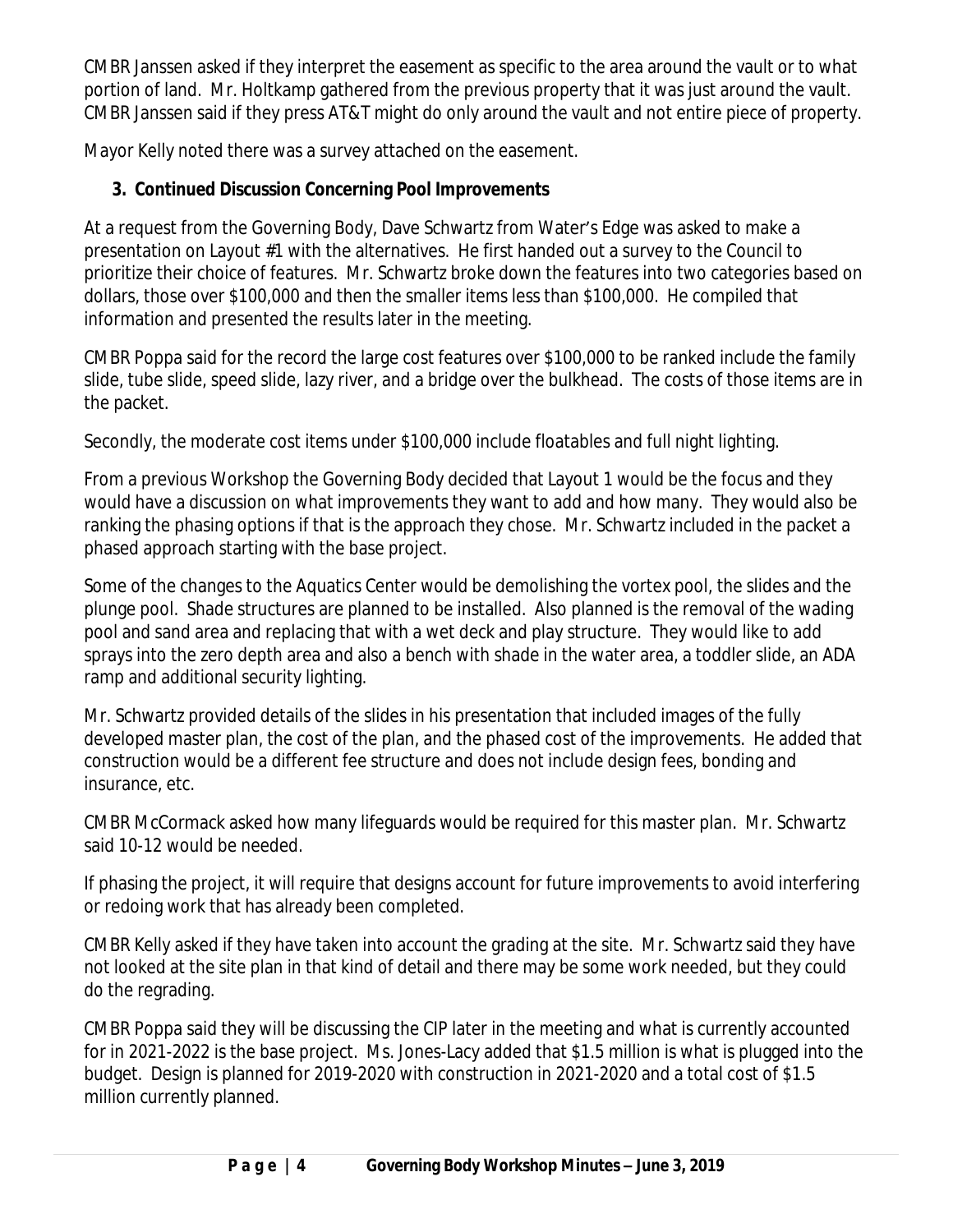Mayor Kelly asked about the durability of bridges spanning the pool. Mr. Schwartz said it would be a challenge to build a wooden bridge to span 32 feet. He said it can be done, but it is a much higher maintenance item.

CMBR Poppa said the action item that staff is recommending is that Council provide direction on the improvements to the Aquatics Center, the order and direction on borrowing or cash funding some or all of the improvements.

City Administrator Moody said if they have a clear direction on what the project will entail, then they can begin discussing the scope and fee for that design. They can also discuss how to fund and when build the project.

Mr. Schwartz said the preliminary results of his Governing Body survey show that one person wants a bridge, one gave a priority 3 for a bridge and the rest say no or a low priority 5 for the bridge. Based on that he would say the bridge is declined.

Mayor Kelly said before they begin making decisions they should review the rest of the budget as it would be somewhat determinative of what they decide to do elsewhere and then what is available for the Aquatics Center.

CMBR Janssen asked which amenity would give them the most bang for the buck in popularity or feedback. Mr. Schwartz said the base project is important for the attention it is giving to the shallow area of the pool and also the replacement of the sand pit and wading pool which are ranked as most important. The family slide is easy to put in and does not get worn out as much some of the bigger ones. The lazy river is very expensive, but is something a lot of older pools do not have and is wellreceived. It is also the most asked about and anticipated feature. He said if you make it too small it is not worth it and if you make it too big it becomes boring. The speed slide is a limited attraction to a different user group, but it is exciting. The tube slides are fun. Mr. Schwartz said you need enough of a variety for kids to bounce to different areas and will tire if there is only one thing to do.

CMBR Madigan asked if the pool would be closed during the summer to do the improvements. Mr. Schwartz said they can get much of the work done in the off-season and also much of the work is outside the pool itself.

The Governing Body agreed to move forward with the base project as planned through 2022. Before discussing the CIP, Mr. Schwartz will provide the results of the Governing Body survey.

## **4. Update on Pool Closure**

CMBR Faidley asked if the bulkhead is working and if it was working for the fitness swimmers. And if not, what are their options. City Administrator Moody said the bulkhead is unable to be lowered and has been in the up position. The contractor who reinstalled it has not been able to get back to the pool to look at it and they do not have a date when he will return. Mr. McKinney continues to reach out to Community Aquatics and encourage them to come. The contractor who rebuilt the bulkhead is the manufacturer of the bulkhead and they are located in Arizona. Community Aquatics is not the manufacturer's representative but an aquatics specialty company. They continue to try to get them to come and help troubleshoot the issue.

CMBR Janssen asked who paid Community Aquatics. Mr. Moody said that currently that is paid with the contract with JCPRD for the management of the pool.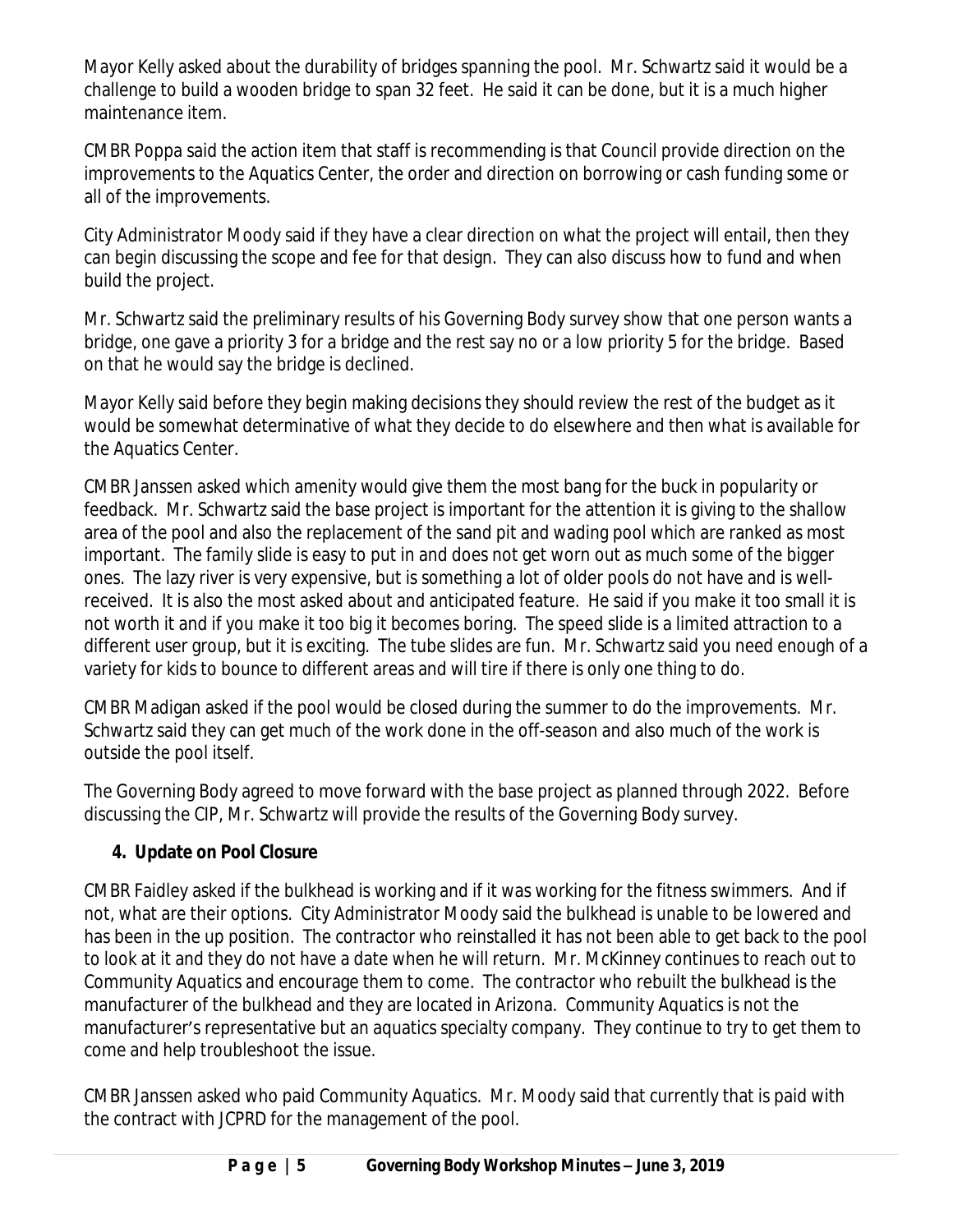CMBR Madigan said he received an e-mail from Marshall McKinney over troubles using the phone system. City Administrator Moody said there is a new phone system and it no longer works over the public address (PA) system. They are getting a microphone to plug into the system to be able to make announcements. CMBR Madigan said that there were no safety checks in two hours at the pool. City Administrator Moody said he will bring that up to Mr. McKinney.

# **5. 2020 Proposed Budget Review Reflecting Objectives and CIP**

# *Public Comment:*

Karen Kenney (5306 Roe) Ms. Kenney said she received a letter informing her that the City wants to tear out her fence and remove several thousands of dollars' worth of landscaping and put a bike path against her property with pedestrians on the outside. She said she is concerned for the safety of the bikers, the pedestrian and her property. She also said the contract she received does not state specifics. Ms. Kenney also added that in the last three weeks since she received the letter she has seen one bicycle.

CMBR Poppa asked Ms. Kenney if she has spoken to staff about her concerns with the upcoming Roe 2020 project. Ms. Kenney said her neighbors feel the same and they will not sign because the information is too vague. CMBR Poppa asked her to speak with staff and it may be possible to get a community forum together for residents in her ward to hear their concerns and suggestions. He added that they will send out a notification when that would take place.

CMBR Poppa said the information provided for their discussion is the preliminary objectives for 2020, the preliminary budget, the 10-year and 5-year CIPs, and a project detailed CIP.

Also attached is the working budget document. It starts with a Summary of the General Fund and shows its total expenditures and fund balances, followed by the detail pages for each department then each fund.

City Administrator Moody read into the record that attached in the packet are a number of documents that are part of the initial steps that they take in the development of the budget. Objective setting is one of the first things they do. The preliminarily approved objectives are attached with one being requested to be removed by CMBR Poppa. Aside from that, they are as they were preliminarily approved by the Council.

There are orange cells in the budget document to help identify where each of the objectives have been budgeted.

The format of the budget shows the account numbers on the left-hand side of the document, an account description, and then three years' worth of actual data, the current adopted 2019 budget, year-to-date 2019 information through March, followed by a projected 2019 budget, the proposed 2020 budget, and a projected 2021 and 2022 budget. There is a lot information on each page to help identify trends. If there is a change occurring a note has been put into the spreadsheet to help remind staff as to why there is a change.

The General Fund (101-115) is the first fund. The beginning Fund Balance is shown as the first revenue line and revenues are shown at the beginning (top) of each fund sheet. Subtotals are shown for each major segment of revenue. Expenses follow revenues and these are separated into departments such as the Police, the Admin, and Public Works Department. Department line item expenses are also subtotaled into major type such as Personnel, Contractual Services, Commodities,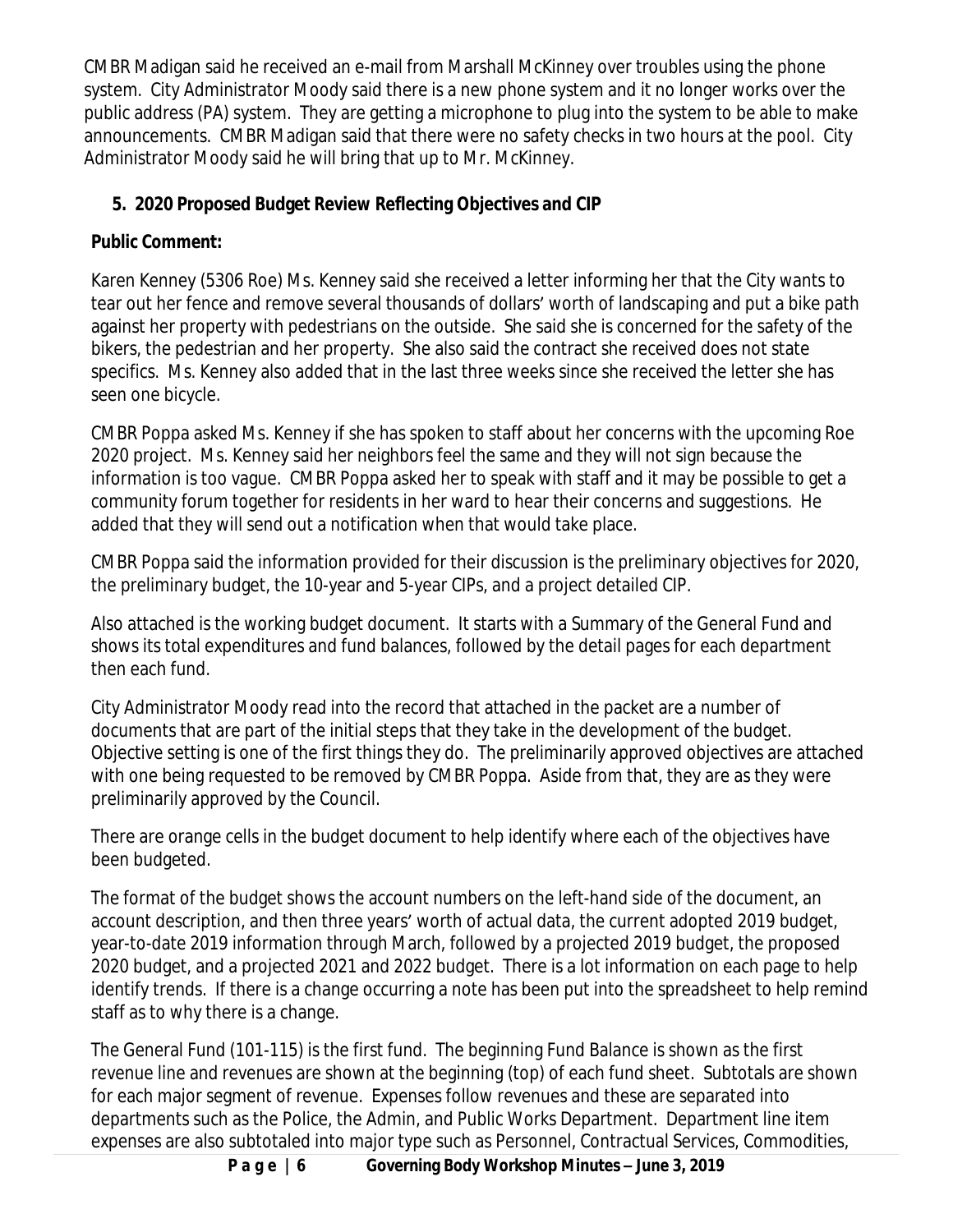Capital, Debt Service, and Transfers. At the end of each fund is the Ending Fund Balance line. As each fund is covered, staff highlighted the estimated ending fund balances and provided an explanation of those that may reflect a negative balance.

Property taxes for 2020 through 2022 are based upon a constant 28.531 mill rate, the current rate for 2019. Staff reviewed the assumptions concerning assessed values in prior Workshops. Because the City uses General Fund resources to pay for capital, the mill levy is a key component to being able to fund capital on a pay-as-you-go approach. Reducing the mill levy will reduce funds available for capital funding which will push back planned date for projects.

Personnel costs reflect a 4.25 percent allowance for merit-based pay increases as well as increased health insurance premium costs. Per Council direction a new full time Parks and Recreation Superintendent position is reflected in the newly established Parks Department within the General Fund. The parks maintenance dollars budgeted each year have also been moved to this new department.

The Facility Maintenance Supervisor position that was brought in-house in 2019 versus being paid for through contracts with JCPRD has 30 percent of its wages reflected in the newly created Aquatic Fund and 70 percent in the Community Center Fund. The part-time wages for the Community Center attendants are shown entirely in the Community Center Fund.

Also attached is the current version of the Capital Improvement Plan. The Special Highway and Special Street Funds are now combined to make it easier to plan for the use of these resources in funding street capital projects. The newly created Aquatic Center Fund reflects operational costs as well as capital improvements planned as a lead up to the major improvements at the pool as reflected in the Special Infrastructure Fund. The Community Center Fund also reflects both operational and capital costs.

The operating costs of the pool for 2019 and 2020 reflect JCPRD continuing to manage the pool. 2021 and 2022 projections assume the City manages the pool.

Revenues have been estimated conservatively and are expected to be higher than budget. Expenses continue to be refined to be closer to actual history, but, again, are expected to be lower than budget.

Each mill of the City levy equates to \$86,500 of revenue. In order to fund the capital improvements contemplated at R Park and at the Aquatic Center on a pay-as-you-go approach the mill levy is shown remaining constant. Phase 1 of R Park improvements (\$1 million) is shown in 2020 and \$1.35 million in pool improvements is shown spanning 2021 and 2022. The work would occur after the pool closes in 2021 and be complete before it opens in 2022. Timing these projects in this manner avoids the need to borrow, but it also brings down the balances in the Special Infrastructure Fund, the General Fund, and Street Fund. The County Courthouse Sales Tax is shown coming into the Special Infrastructure Fund starting in 2021 in order to avoid borrowing and keep the fund in a positive status.

Total revenue projections for 2020 reflect \$6.25 million in total revenues.

Ms. Jones-Lacy noted the highlighted cell of \$162,000 is an amount they were required to put in reserve when the City entered into the agreement with JCPRD as a restricted reserve fund balance of \$157,000 being held by JCPRD and they have invested it into the Kansas Municipal Investment Pool. It just matured and will be returned to the City since they satisfied the debt service on the lease payment. As a result, that amount is coming back to the General Fund's unrestricted fund balance.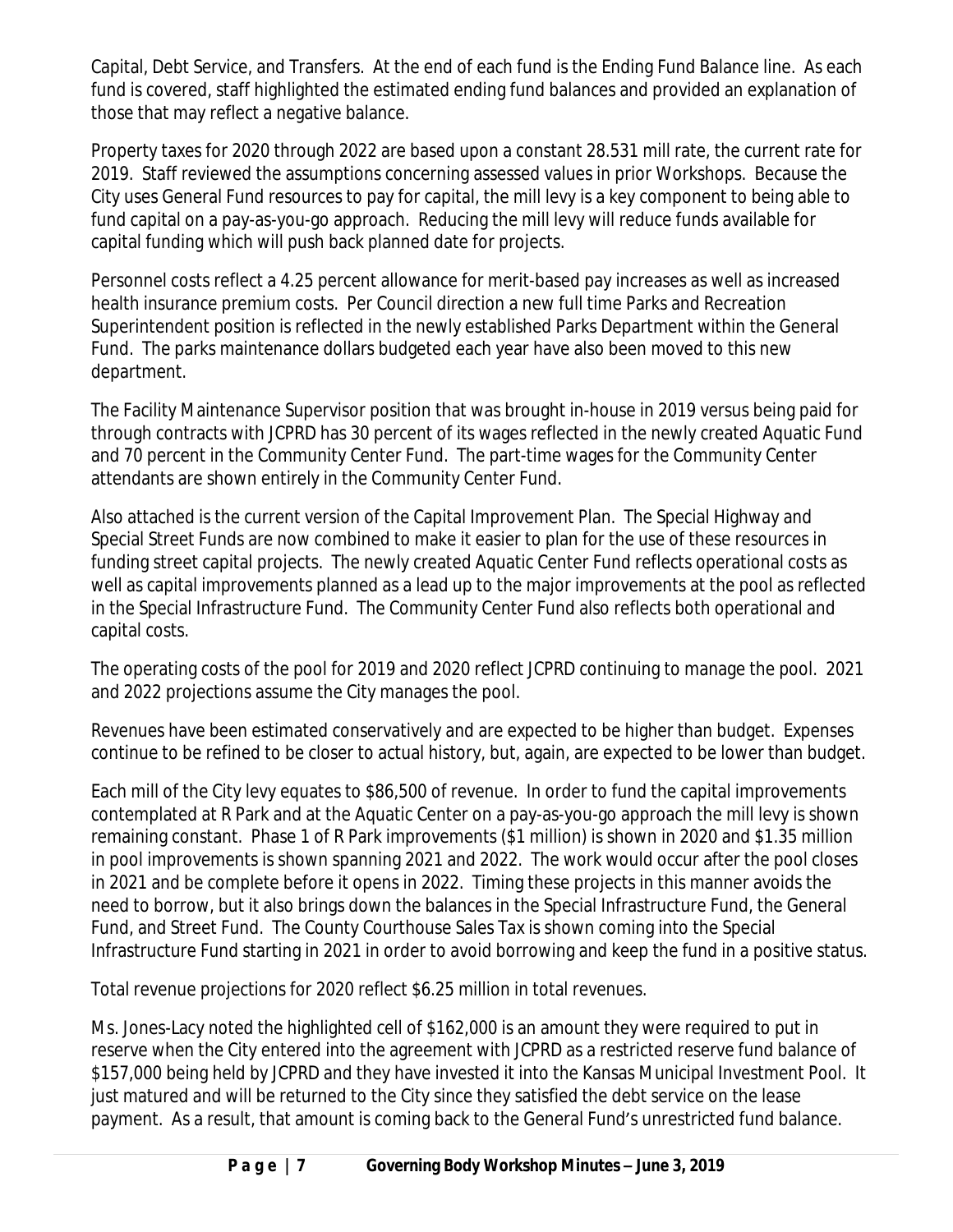This is currently shown in Fund 4795 as a miscellaneous revenue and was not shown previously as it was not available.

In 2019, looking at property tax revenue they have \$2.225 million. They need to budget all of property tax resources and this includes those resources that go to TIF districts and is also included in that amount.

In expenses in General Overhead it includes a contract for the PIO (public information officer) in Professional Services, funding for the City's financial advisors, and the City architect.

Ms. Jones-Lacy also said included is a \$75,000 fee for CBC in the event of a land sale agreement on the northeast Roe & Johnson property.

City Administrator Moody said as part of the Roe 2020 project they plan to own the traffic signals in that corridor but it will not affect the budget until 2021. Currently there are five signals in that corridor, but two will be eliminated and the City will then own three. They will continue to pay for electricity and maintenance of the signals. Currently they are spending about \$192,000 and this is projected to drop to \$66,000 annually.

They also have budgeted for a special elected in 2020 for a sales tax question, renewing the onefourth cent sales tax which is scheduled to sunset in March 2023.

City Administrator Moody said they have included the objective for "Roe-ling Through the Years." CMBR Faidley asked if that was a wise decision given the current climate when they think the sales tax might not pass again. City Administrator Moody said this is a policy decision for the Council to direct staff on. They have not been given any indication that they should not contemplate the tax being available past 2023 as they have gone through this budget process. He said the intent was to go through a ballot process to renew it. If the Council does not want this item shown in the CIP, then that needs to be directed to staff.

Ms. Jones-Lacy added that if the tax were allowed to sunset, it would essentially end a lot of the projects that are budgeted in the Special Infrastructure Fund.

The Property Tax Rebate Program, new to 2019, has extended the deadline. Prior to the deadline, there were four applications received. Since the initial deadline, they have received three additional requests.

A new department within the General Fund has been created called Parks and Recreation. This fund reflects the salary for the full-time Parks and Recreation superintendent position. It could also attribute a portion of this position's wage to the Aquatics Center.

A big expense is the solid waste contract with WCA. Through 2020, the City's agreement does not allow them to adjust their fee. In 2021 and 2022, there are one-year renewal options if City avails itself of those options, then WCA has the opportunity to request a fee increase. These potential increases are reflected in the Solid Waste Fund.

The Special Law Enforcement Fund is restricted specifically for Police Department equipment. They purchased K-9 Rango out of this fund. The Police Department sets the budgeted amount of what they may purchase in a given year and so the fund varies year to year.

After all the expenses and revenues they have a projected ending fund balance and they are able to see if they are meeting their reserve benchmark. The unrestricted ending fund balance is a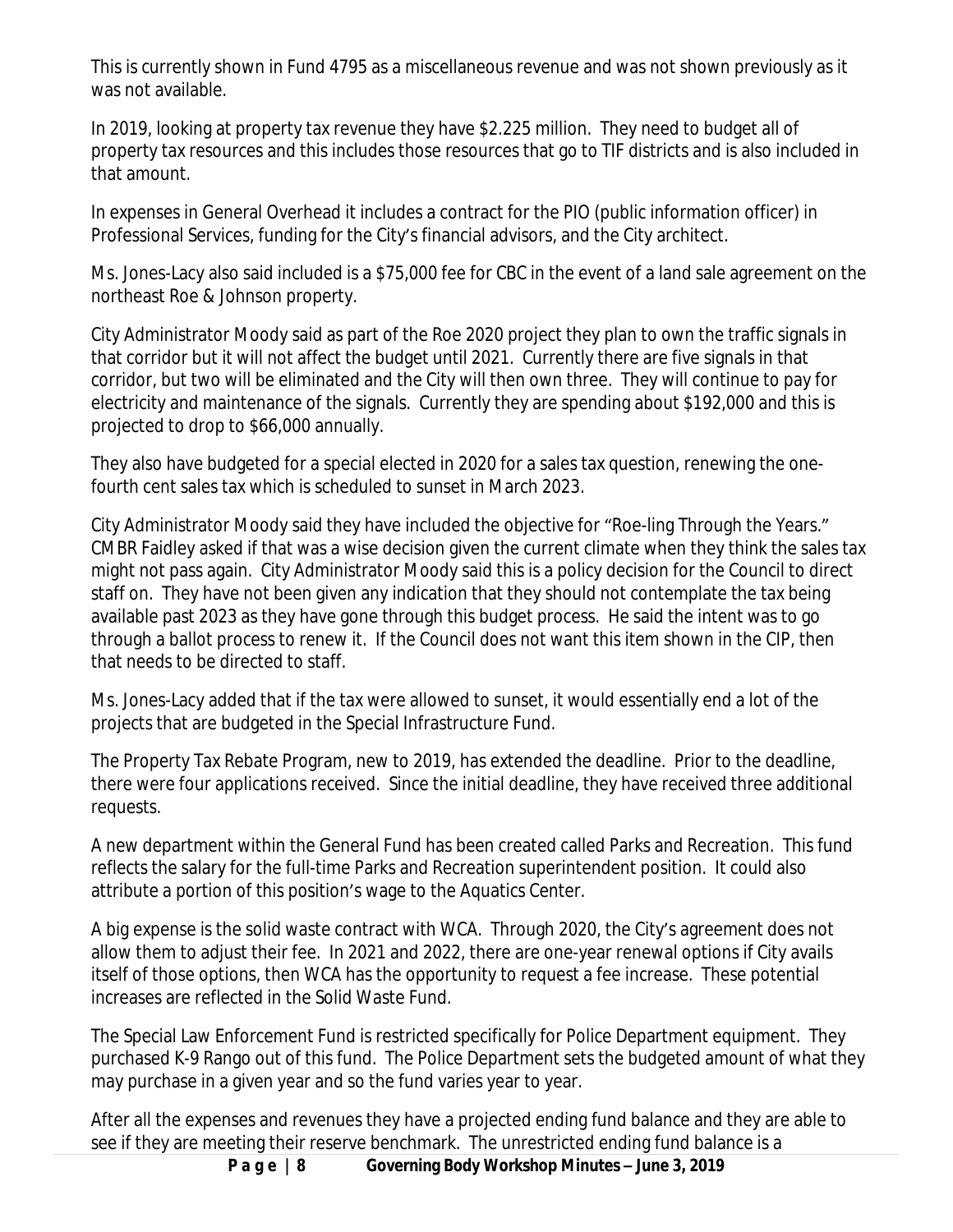percentage of annual operating expenses and projected at the end of 2019 to be 27 percent. The goal is 25 percent. In 2020-2024, the budget reflects 22, 23, and 24 percent respectively falling below that benchmark. On top of the benchmark percentage is another \$1.4 million that has been added to the reserve of the General Fund which they said they would only use in the event of a sustained and significant decrease in the amount of sales tax and this shows them meeting their goal. The fund's capital is not just sales tax but also through General Fund resources. They then transfer any excess reserves from General Fund usually to the General Infrastructure Fund as it has greatest flexibility. A lot of capital projects are occurring and there is a need to transfer more money into the General Fund and intentionally bringing it down below 25 percent benchmark. Once they are past 2023, the reserves in the capital fund start coming back up. The reserve in the General Fund also starts coming back up in 2021.

Mayor Kelly said they have made a lot of requests, there are a lot of new projects, and it is an endeavor and he appreciates the effort and wants to make sure staff understands that. The budget as written causes him pause because of the projected unrestricted fund balance falling below the 25 percent established. He understands how they can meet their goal, but it was put in place for a reason. He mentioned the possible effect of the dark story theory that could cause them to look at utilizing the funds even with Walmart remaining in the City. With the fund balance and the improvements being asked to be made this year as well as a huge stormwater project that is necessary along Roeland Drive on top of Roe 2020 that it really gives them three options going forward. If the budget is pursued as-is, it would have to allow the unrestricted fund balance to fall below 25 percent. The second option is to not complete some of the projects being considered within the budget. The third option is to consider the shortfall of the pay-as-you-go approach and the unintended consequences that this method has when you look at considerably new capital improvement projects such as the pool and park and considering issuing debt or utilizing the possibility of investment of the idle funds. Mayor Kelly reminded everyone that Columbia Capital spoke to the Governing Body last week about the unique opportunity of pursing bonds at this point in time based on interest rates and being able to maintain the liquidity of City funds. Also for those that might be considering a potential mill levy reduction, the pay-as-you-go approach actually prevents the possibility of a mill levy reduction.

CMBR Faidley asked if falling below a certain percentage of reserves would affect the City's credit rating. City Administrator Moody said he did not believe a difference between the benchmark of 25 percent versus 22 percent would change a rating. He added that the City has never been rated. Columbia capital said there is a calculation to determine if it is cost effective to get a rating.

CMBR Madigan asked if they know whether or not they will have to lower mill levy per state statute. City Administrator Moody said they do not have all the information and did not believe they would be required to do so. Ms. Jones-Lacy said they are waiting on the county to provide the final valuations for the budget. Once they receive that information, then they will know what kind of exemptions they would have and what the actual estimated assessed value is. Those valuations are expected to be received by June 15th.

The Debt Service Funds shows a decreasing reserve amount which is due to the amount of debt going down. When the debt is retired, the dollars used to pay the debt are going into the capital funds to fund those projects.

The Aquatics Center Fund is a newly created fund and some of the information is for illustrative purposes. They have taken actual data on costs and revenues from JCPRD's accounting system and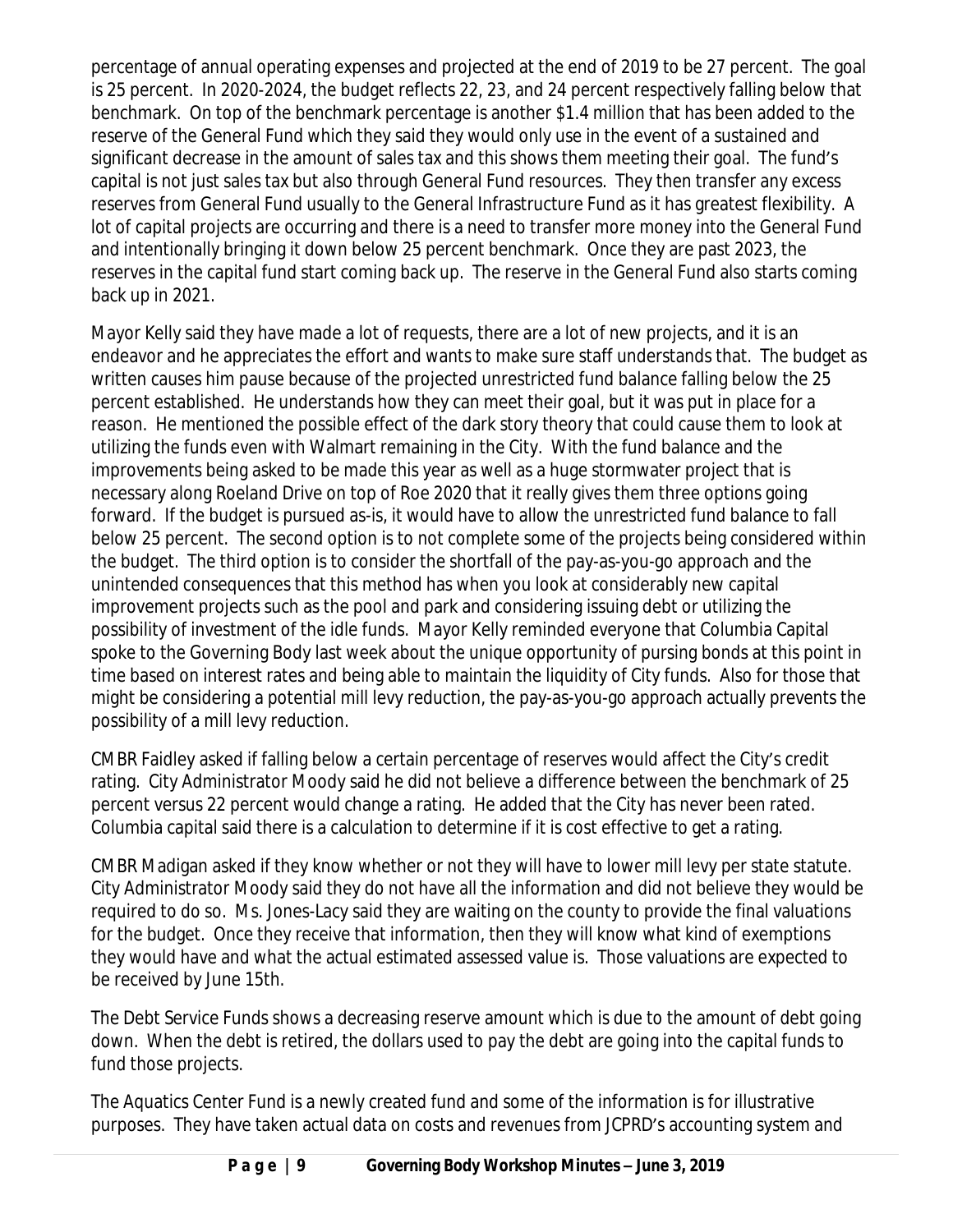formatted that to fit their needs. Staff has worked with Lauren Grashoff at Water's Edge to see that everything is included and they have come up with a projected budget for operation of the pool which is reflected in the 2021 and 2022 columns. The 2019 and 2020 columns reflect JCPRD continuing to operate the pool with the City paying for that management fee. The full-time salary amount reflects only that portion that applies to the Aquatics Center. The remaining salary is reflected under the Community Center Fund.

Ms. Jones-Lacy said to date that monies that had been transferred into the Equipment Reserve Fund for the Aquatics Center have been transferred to the Aquatics Center fund, the balance of which is around \$107,000.

Dave Schwartz at this point provided the results of the Governing Body's survey results ranking the amenities. Items marked in order of priority were:

Moderate Cost (Small) Features

- Floatables
- Lighting

Big Items

- Family Slide (\$135,000)
- Tube Slide (\$235,000)
- Lazy River (\$875,000)
- $\bullet$  Speed Slide (\$355,000)
- Bridge over Bulkhead (\$120,000-wood; \$200,000-concrete)

Phased Options

- Tube Slide
- Family Slide
- Lighting
- Lazy River
- Floatables
- Speed Slide
- Bridge

Mr. Schwartz described the night lighting proposed. He said there are two levels of lighting. One is for security when no one is in the water and is only suitable up until sunset. If the plan is to have night swimming, they will need additional lighting. Currently there are three light poles. If they add the lazy river and the water slides and other features it will be beyond the capacity of the current lights. Additional lighting can allow the facility to be open after sunset and they can run as long as they want.

CMBR Faidley said as it stands now the pool is closing before it is dark, and they could extend hours beyond 8 p.m. Mayor Kelly added that additional lighting will give the City capacity for swim meets, special events, and night movies. Mr. Schwartz also added that rentals and parties as possibilities.

CMBR Madigan said the lighting issue came up with the Masters swimmers about why they couldn't swim before sunrise and the same with late at night.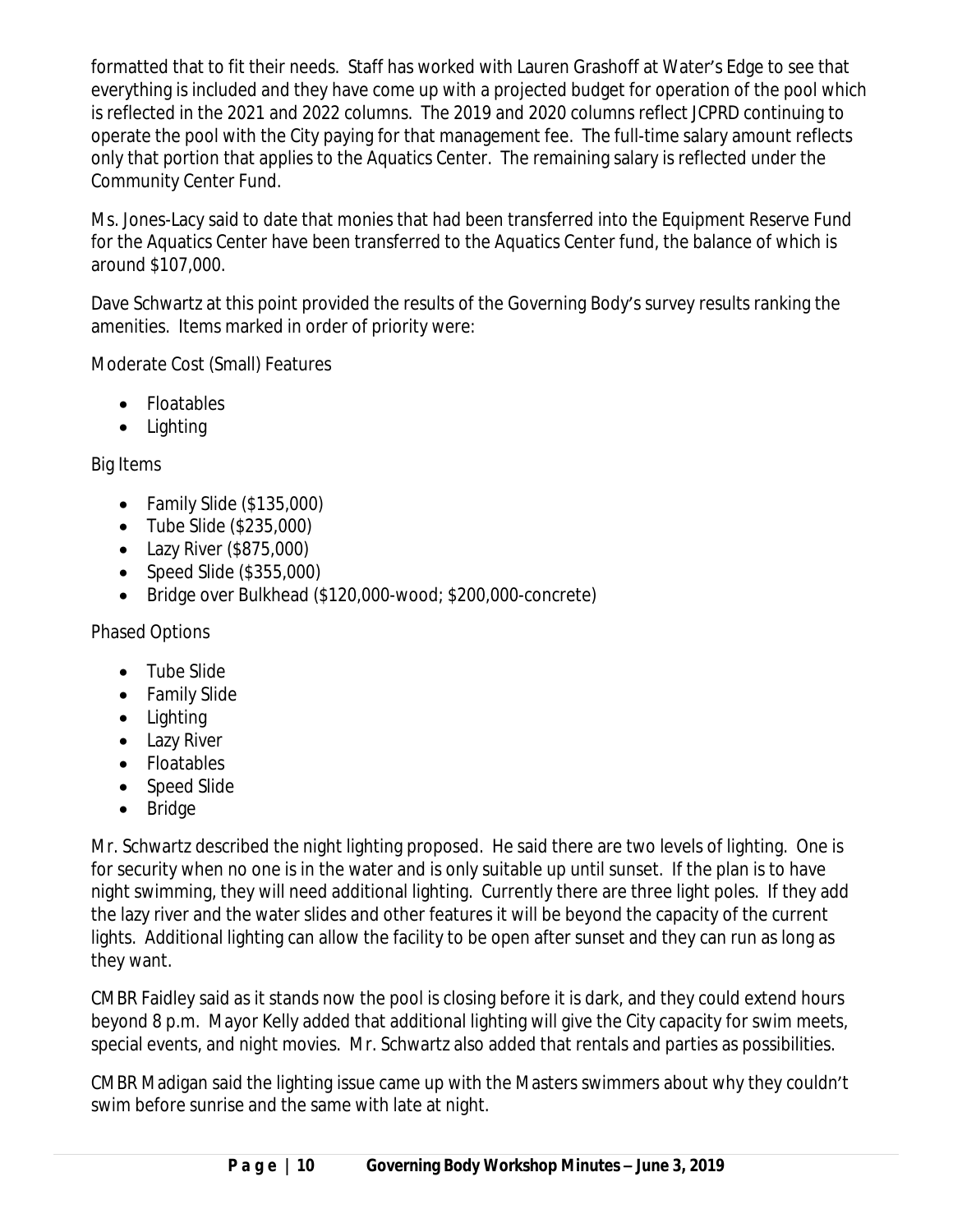Mr. Schwartz said the lighting is not an expensive item but it does affect the programming opportunity.

CMBR Janssen asked if there are additional staff needs at night and Mr. Schwartz said they can run with the same number of lifeguards. He said other pools have not had much success in trying to close amenities such as the lazy river.

CMBR Faidley commented that they would be doing three swim seasons before seeing significant changes to the pool.

Ms. Jones-Lacy reviewed TDD #1 which is in default. This is not a debt that the City has a liability for but negative fund balances have to be reflected. Both TDD #1 and #2 are in default. As such, the entirety of the debt service has been called and the numbers are reflected on the budget as required by GFOA or GAAP standards. Any monies received are turned over to the trustee to make the debt service payments each year.

CID #1 is expected to cap out at \$3 million this year and will then end.

Ms. Jones-Lacy also noted that the CIP included in the packet includes both five-year and ten-year projections. The ten-year is a summary by department and at the end it summarizes each fund. There is also a summary detail of the reports and priority ratings.

CMBR Faidley asked for an explanation of the priority ratings. City Administrator Moody said there is a condition/opportunity rating and an importance rating. There are five levels in each rating.

The condition/opportunity score is:

5 - An imminent need, emergency or special opportunity such as availability of grants.

4 - If it is an existing need or failing infrastructure requiring continual repair or part of a strategic plan (poor condition)

3 - If it is a developing need or the infrastructure is showing signs of decay (fair condition)

2 - If there is a growing demand, or is use intensifying and function decreasing.

1 - If there is future need, viewed growth or anticipated deterioration (good condition).

The project importance score has different descriptions. Streets, for example, an arterial (high classification) will get a 4 when compared to a collector or a residential compared or a cul-de-sac or a dead-end.

CMBR McCormack said the increments to the park were not on par with the initial Phase 1. City Administrator Moody said the amount reflected for Phase 1 is in the engineer's estimate and based upon the three-phase plan approved by Council. He said it is uncommon for staff to develop a line item budget within the CIP program.

Mayor Kelly said the overall theme for this budget discussion is to give direction to staff. He said the pool and park are large capital improvement projects that they would not regularly undertake absent significant requests from the citizens. In 2016, the citizen satisfaction survey rated permanent restrooms and shade at R Park one of the first things they asked for. In 2019, the citizen satisfaction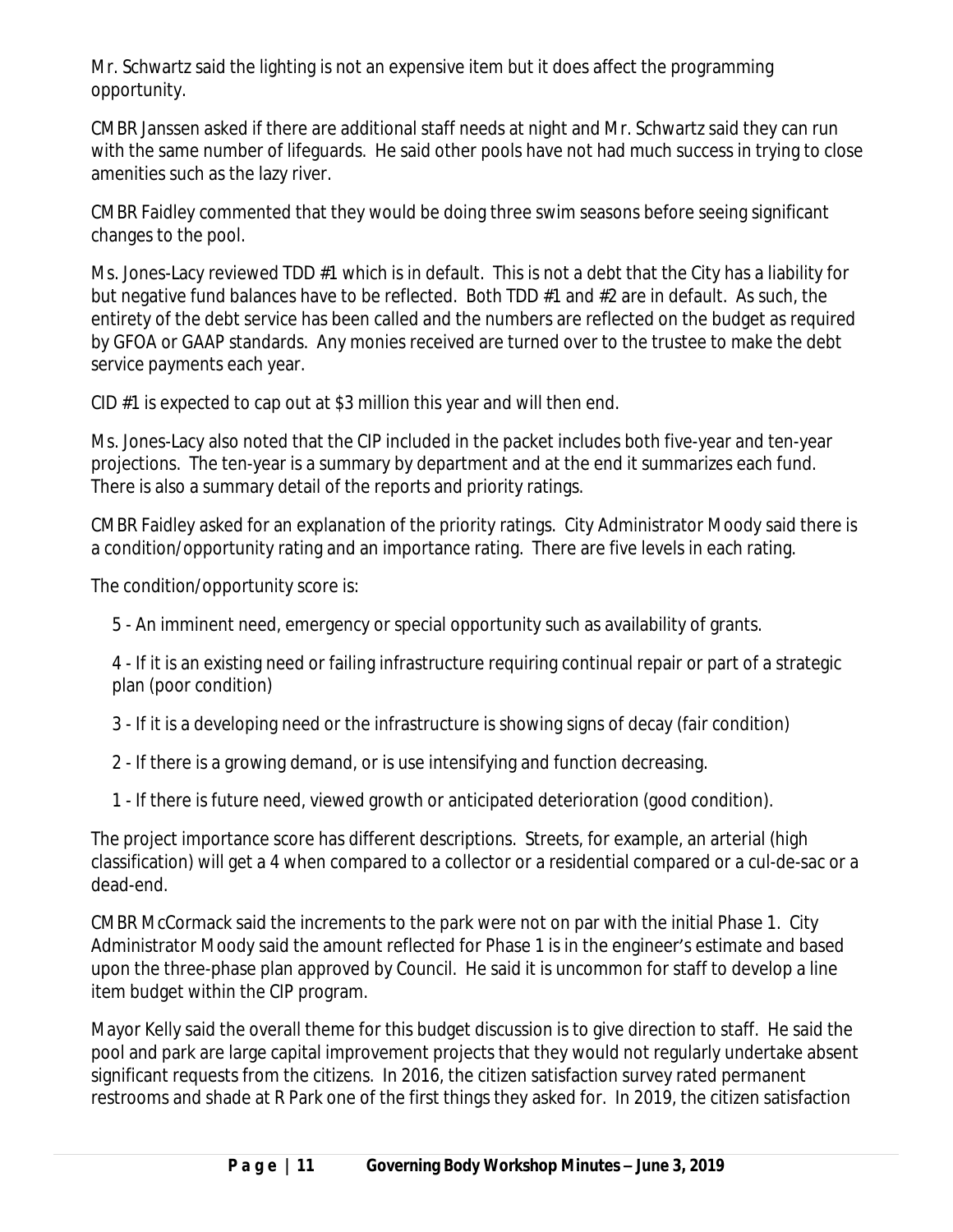survey rated improvements at the pool incredibly high. He also added that the pool was not originally funded on a pay-as-you-go approach and was debt funded.

Mayor Kelly said he would like to see what the cost would be for funding some of the parks and rec improvements with bonds and asked that staff present those numbers as they look towards the final budget of bonding \$2 million, \$2.5 million and \$3 million and any associated costs. CMBR Poppa said he is of the same mind and also mentioned unintended consequences of reducing their reserves with a pay-as-you-go approach. He said they have tried the PAYGO and it worked for a while, but they are going to run into a situation where they will not keep progressing the City forward and come to a stalemate or even regress. At a point where they can borrow and pay it off, he would like to see that in the next budget presentation.

CMBR Janssen said in the 2019 survey that there was overwhelmingly no support for debt in Question 12a regarding the Aquatics Center.

CMBR Kelly said he would like to bond this and do all the work at once.

CMBR Poppa recommended they also look at borrowing \$1 million for the parks and not the Aquatics Center.

CMBR McCormack said she was leaning toward this is a good time to borrow. She would be more interested in what would \$1 million would look like and not all of it for the first phase with a shortterm payment.

CMBR Janssen said he did not hear Mr. Moody say they could not get everything done with the payas-you-go approach and he would have a different opinion if he had.

CMBR Poppa said he could not in good faith see their reserves drop below 25 percent if that's the benchmark. He realizes they have the \$1.4 million in the Walmart fund but they have promised the residents they will not touch that for any reason but a loss of significant sales tax revenue and is why he supports partial bonding for the projects.

Mayor Kelly said if rate comes back not competitive, then that would have an impact on how they might feel.

CMBR Faidley said the point is anything can be done if pushed out far enough. The question is do they want to push out pool improvements until after three seasons. Her concern is no one will be going to the pool at that point.

CMBR Madigan said he read of a projected recession within the next couple of years. He said that because they are retiring debt does not mean they rush out and get more debt. He said he did not believe the citizenry as a whole would want to borrow. CMBR Madigan talked about the \$3 million should be on a ballot and find out what the citizens really want. He said he supports both projects, but does not know if they need to finance them both. He added that they financed the pool 20 years ago and it needs to be fixed up. He will look at the cost of bonding but supports pay-as-you-go.

CMBR Janssen asked for the anatomy of the mill levy. Ms. Jones-Lacy said they get an assessed valuation from the county appraiser every year which has been increasing for the past several years. The assessed valuation is approximately \$86 million. Divide that amount by 1,000 and it gives you the value of a mill which would be \$86,000 and then multiplied by Roeland Park's mill rate of 28.5, which that amount is divided between both the Debt Service Fund and the General Fund.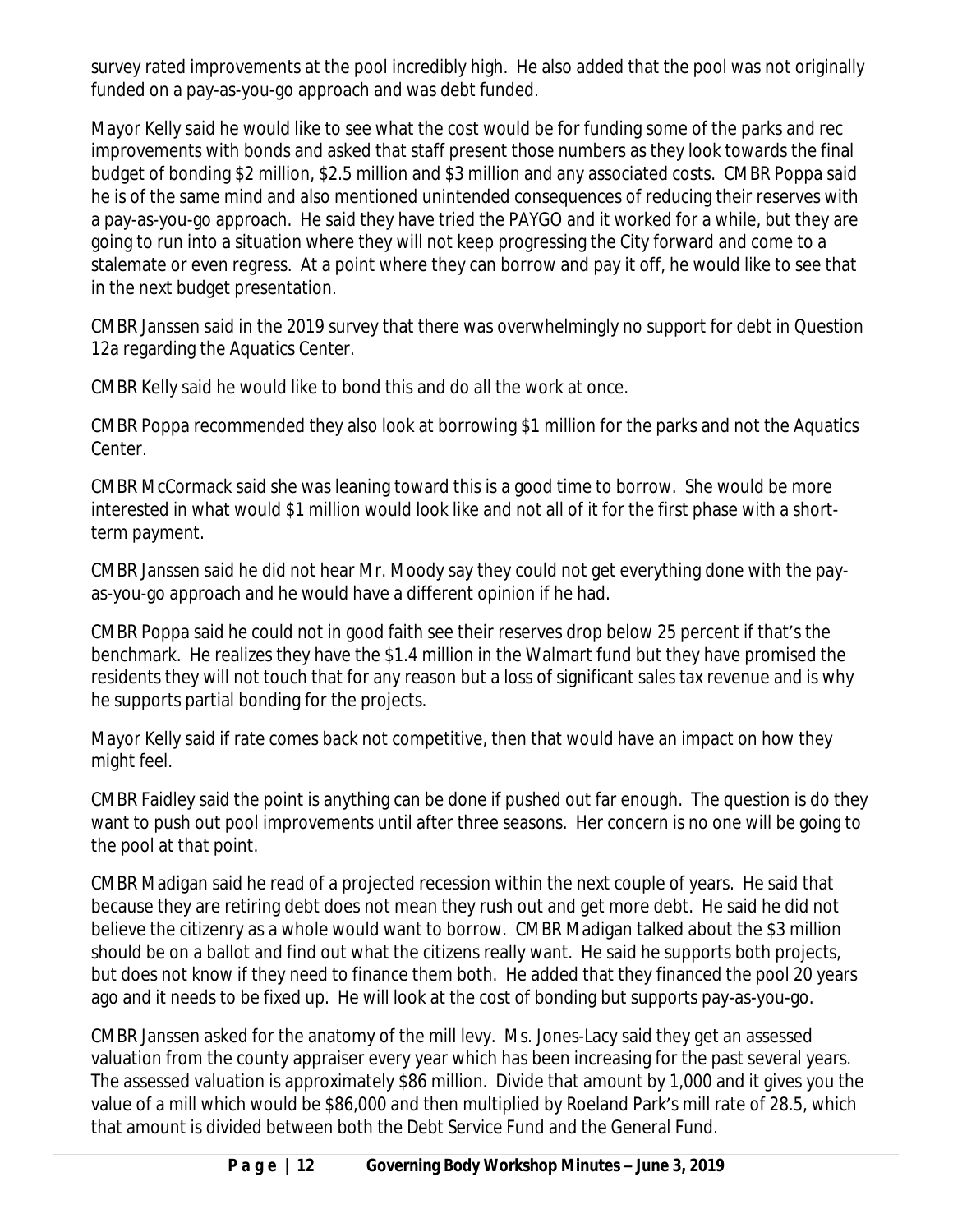CMBR Madigan asked if they borrow money for parks or the pool would it require a charter ordinance and would they have a 60-day protest period. Ms. Jones-Lacy said they can do a charter ordinance without having to go to a vote. It would need to be published twice.

Information regarding the cost of bonding at various amounts will be made available for the June 17th Workshop meeting as well as the regulations for passing a charter ordinance.

It was agreed to discuss pool amenities at the next Workshop and for the Governing Body to come with specifics of what they would like to see reflected in the final proposed budget.

Ms. Jones-Lacy said she can present a scenario of what the budget would look like with debt and without impacting the General Fund.

Before the end of the meeting she did find out that after a proposed charter ordinance is published there is a 60-day protest period in which to file a protest petition. If no petition is filed, then the ordinance goes into effect on the 61st day. If there is a valid protest petition filed by ten percent of the electors who voted in the last regular election, then an election must be held and a majority of the voters must approve the charter ordinance.

## **6. Discuss Changing Regular Council Meeting Date and Time**

*This item was tabled to the June 17th Workshop.*

## **7. Discuss City's Willingness to Provide Maintenance at a Utility Hub**

City Administrator Moody said he was not looking for direction, but would this something the Council was willing to entertain. They anticipate that this utility hub would be on private property and would require an agreement with the property owner. KCATA would look to the City to be the ongoing maintenance agency.

*The item was then tabled to the June 17th Workshop.*

## **8. Discuss Task Order for Community Center Conceptual Design Project**

Staff is recommending approval with the City architect for the 2019 concept design objective at the Community Center. The task order is with SFS and the objective and scope are outlined in the packet.

CMBR Faidley said she would like to see them move ahead with this. She spoke to the audio visual elements that might be a component in the large room. She said as far as she knows for rentals the Boulevard Apartments no longer rents their space next to the pool and now refers people to the Community Center and Sylvester Powell. She toured Sylvester Powell to see the competition and noted that their rooms are quite nice and the AV component is built into the room as well as a full surface kitchen option. It is also a modular and you can rent the space you need. It also has a more modern look and feel. She was thinking about wedding receptions or retirement parties at the Roeland Park Community Center to generate more income, and while the facility is affordable it still feels like a 1950s school.

City Administrator Moody said that level of detail is a bit further down the road than what this task order was contemplated to be. He said there needs to be an element of how they conceive the space.